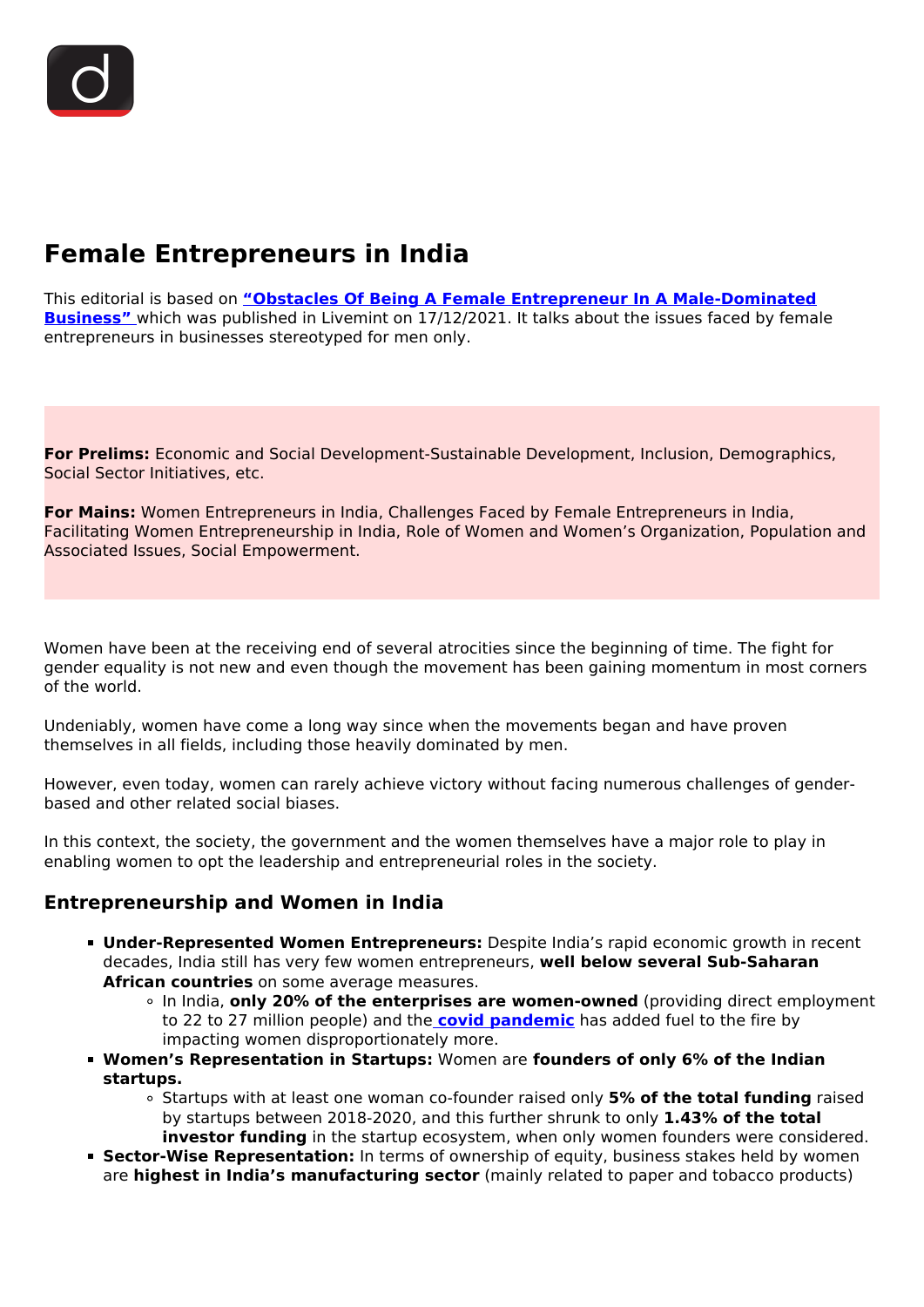even exceeding 50% .

- However, women-held shares of **2% or even less are seen in industries related to computers,** motor vehicles, fabricated metal products and machinery and equipment.
- **India's Initiatives:** The Government of India has taken various steps towards women's economic empowerment by way of initiatives like **Stree Shakti package, Udyogini scheme, Mahila Udyam Nidhi scheme**, **[Stand Up India Scheme](/daily-updates/daily-news-analysis/stand-up-india-scheme/print_manually)**, **[Mahila e-haat](/daily-updates/daily-news-editorials/what-stops-rural-women-from-getting-involved-in-entrepreneurship)**, **Mahila Bank, Mahila Coir Yojana** and **Women Entrepreneurship Platform (WEP).**

## **Challenges Faced By Women Entrepreneurs**

- **Stereotypes on Capabilities:** Women have historically been **viewed as the "weaker sex" people in need of protection,** as opposed to men who have traditionally been characterized as protectors and defenders.
	- While it cannot be denied that men and women are physiologically different, and even if an average man is physically stronger than an average woman, it **does not justify assuming every woman is physically fragile.**
- **Using Biological Aspects to Assess Cerebral Capacities:** One long-standing perception has been that **men are wired to be more logical**, while **women are more likely to be empathetic**, which is touted as justification for women being seen as 'fit' for a certain set of professions limited by that understanding.
	- While this argument may seem smart to some on the surface, it makes little sense when it is **used to bar women from entering certain fields** based on average estimates drawn from psychological observations.
- **Patriarchal Construct and Familial Constraints:** Even though a lot of women have the potential as well as ambition to make it to the top in arenas that are usually dictated by a stark male presence, they are often **denied their dreams by the patriarchal construct of society.**
	- The underlying biases and concerns of **how their daughters would sustain themselves in an acutely male-inclined field** have been known to cloud the judgement of families.
	- This phenomenon, in turn, **spells a feminine drought** in many such domains, which only worsens gender imbalances.
- **Constraints Related to Funds:** It is not unheard of for women entrepreneurs to be **denied basic enablers such as easy access to funds** and sponsorships.
	- A lot of people have reservations about women's capabilities in the field of finance as **it is traditionally a male-dominated area,** given its 'logical' basis.
- **Lack of Female Mentors:** With fewer female business founders, the pool of women who can mentor and advise fellow entrepreneurs is consequently smaller.
	- One of the major barriers to women-owned-startups is the **lack of role models for women** which makes it **harder for enterprising women to learn from their peers** and tap the help of those who have 'been there, done that'.
	- It is also **harder for women to maximize the value of a business network**, because networking has traditionally been done in male- centric groups and organizations.

### **Way Forward**

- **Providing Facilities that Encourage Women into Leadership:** Empowering half the country's potential workforce offers significant economic benefits beyond promoting gender equality.
	- The key drivers of women entrepreneurship are **investment in infrastructure and education,** which predict a higher proportion of businesses started by women in India.
	- Better education and health that **increase** [female labour-force participation,](/daily-updates/daily-news-editorials/female-labor-force-participation-in-india) reduced discrimination and **wage differentials that encourage more effort,** and **improved career-advancement practices** that **promote talented women into leadership** and managerial roles.
- **Promoting Women to Encourage Women:** Gender networks undoubtedly matter for entrepreneurship. Higher female ownership of local businesses in related industries predict greater relative female entry rates.
	- Here, **existing women entrepreneurs have an important role to play** as they can **reach out to other aspiring female entrepreneurs**, not far away but within their own districts, industries or fields of work and provide them guidance.
	- They might **also organise seminars or workshops specifically for women** aspiring to